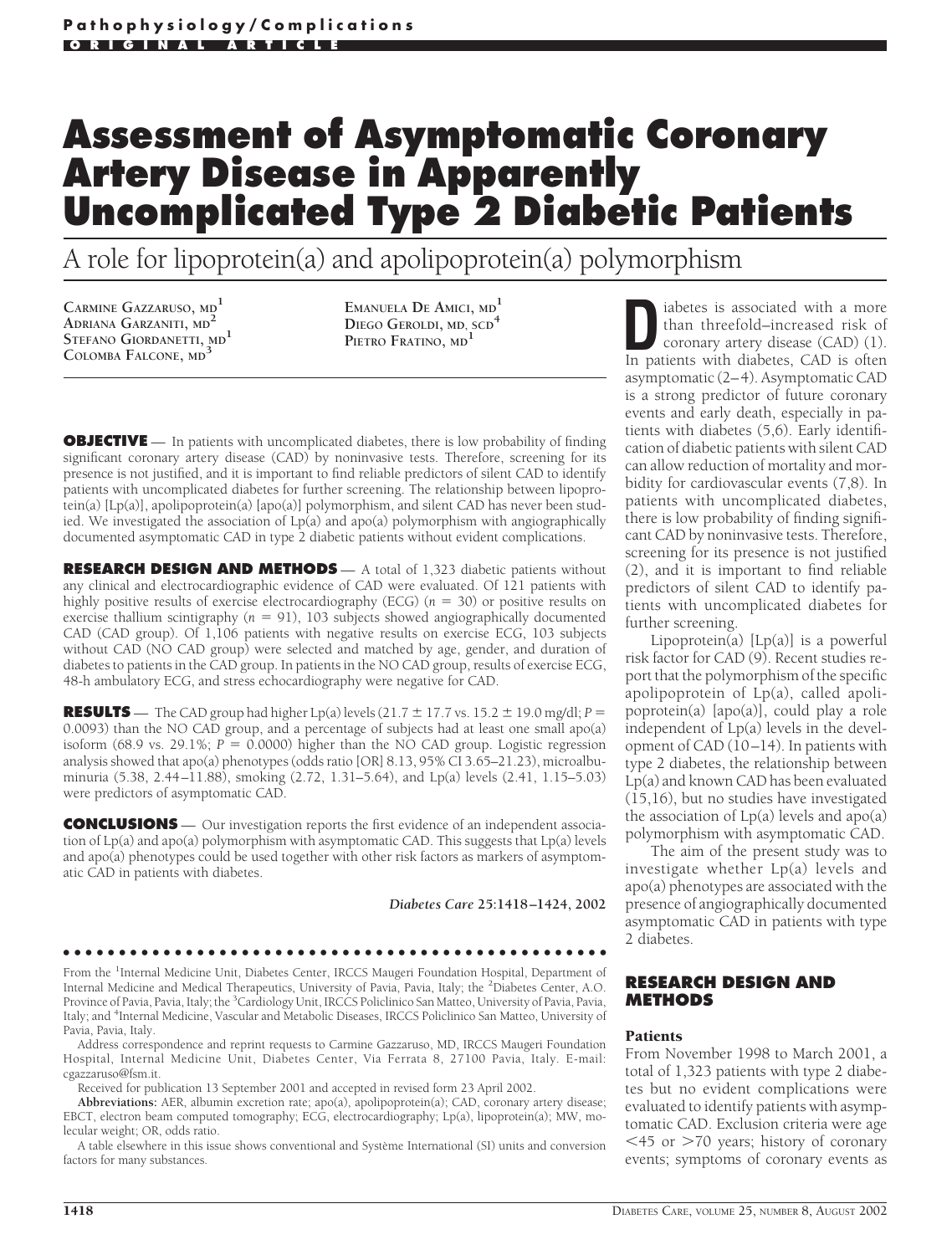

Figure 1—*The study protocol.*

defined by the Rose questionnaire; history of artery revascularization or heart failure; abnormal result of resting electrocardiography (ECG); uncontrolled hypertension  $(>180/100$  mmHg); bundle branch block, atrial fibrillation, or other important arrhythmia; significant valvular disease; duration of diabetes  $\leq 12$ months; cardiomyopathy; chronic or acute disease; pregnancy; liver or kidney disease (creatinine  $>130$  µmol/l); proteinuria (dipstick-positive proteinuria or albumin excretion rate  $[AER] \geq 300$  mg/ day); diabetic proliferative retinopathy or previous photocoagulation; therapy with digitalis; neoplasia; conditions that prohibit maximal exercise ECG (such as amputation, foot wound, severe obesity, etc.); previous stroke; and intermittent claudication. Diabetes was diagnosed according to American Diabetes Association (ADA) criteria (17). Hypertension was diagnosed according to World Health Organization (WHO) criteria (18) or by presence of specific treatment. Patients with AER 30 mg/day were considered normoalbuminuric; patients with AER 30 –299 mg/day were considered microalbuminuric.

## Study protocol

The study protocol is shown in Fig. 1. All 1,323 patients underwent exercise stress testing (19). Subjects were requested to discontinue any antihypertensive drug with anti-ischemic properties, including

-blockers and calcium channel blockers. Results of exercise ECG were considered positive if there was an ST segment depression  $\geq 1$  mm that was planar or downsloping and persisted for at least 80 ms after the J point. Results of exercise ECG were considered negative if the patient reached 90% of the maximal predicted exercise heart rate for age without symptoms and significant change in ST segment. When results of exercise ECG were highly positive (ST depression in five or more leads, 2 mm maximum ST depression, a positive test with a heart rate 120, hypotension during exercise, or exercise capacity  $<$  5 min), the suspicion of CAD was considered strong. In other patients with a positive result of exercise ECG, exercise stress thallium scintigraphy was performed. Initial imaging was made within 5 min after intravenous injection of thallium-201. Four hours later, cardiac imaging was repeated. Five regions of the left ventricle were defined: anterior, apical, septal, inferior, and posterolateral. Results of scintigraphy were considered positive for CAD when the thallium scan exhibited fixed or transient uptake defects. In patients with highly positive results of ECG and those with positive results of scintigraphy, diagnostic coronary angiography was recommended. Coronary angiography was performed as previously reported (19). An atherosclerotic lesion was considered significant when stenosis  $\geq$  50% of the lumen in at least one major vessel was documented.

Diabetic patients without CAD (NO CAD group) were selected from the diabetic patients with negative results of maximal exercise test; NO CAD patients were matched by age, sex, and duration of diabetes to patients with angiographically documented asymptomatic CAD (CAD group). NO CAD patients underwent exercise ECG again; they also underwent 48-h ambulatory ECG (Holter) monitoring and stress exercise echocardiography. The 48-h Holter ECG monitoring consisted of a two-channel recording (leads  $V_1$  and  $V_5$ ). Results of 48-h Holter ECG monitoring were considered negative for CAD if no significant ST segment depression was found. Real-time twodimensional echocardiography was performed before and immediately after exercise ECG. Postexercise echocardiography was started immediately after termination of exercise  $(< 30 \text{ s})$  and was completed within 3 min. Simultaneous comparison of the echocardiograms at rest and postexercise was performed using a quad-screen format to identify regional wall motion abnormalities. Results of stress echocardiography were considered negative if no regional wall motion abnormalities were observed. In CAD and NO CAD patients, five standard repeatable tests were performed to study autonomic function (20). The study was approved by the ethic committee.

## Laboratory procedures

Venous blood samples were taken from subjects after fasting for 12 h. In subjects treated with lipid-lowering drugs or estrogen and progestogen, blood samples were collected after a washout period of at least 3 months from the above drugs. For the quantification of Lp(a) and the characterization of apo(a) isoforms, we used plasma obtained by addition of EDTA and low-speed centrifugation at 4°C for 12 min. Immediately after centrifugation, plasma samples were frozen and stored at 80°C. Cholesterol, HDL, and triglycerides were measured by an automatic analyzer Hitachi 737 (Hitachi, Tokyo, Japan). LDL was calculated by Friedewald's formula, considering the contribution of Lp(a) on LDL levels (21). Hb $A_{1c}$  was measured by high-performance liquid chromatography (Biorad, Richmond, CA). AER was measured by nephelometry (Beckmann, Milan, Italy). Lp(a) plasma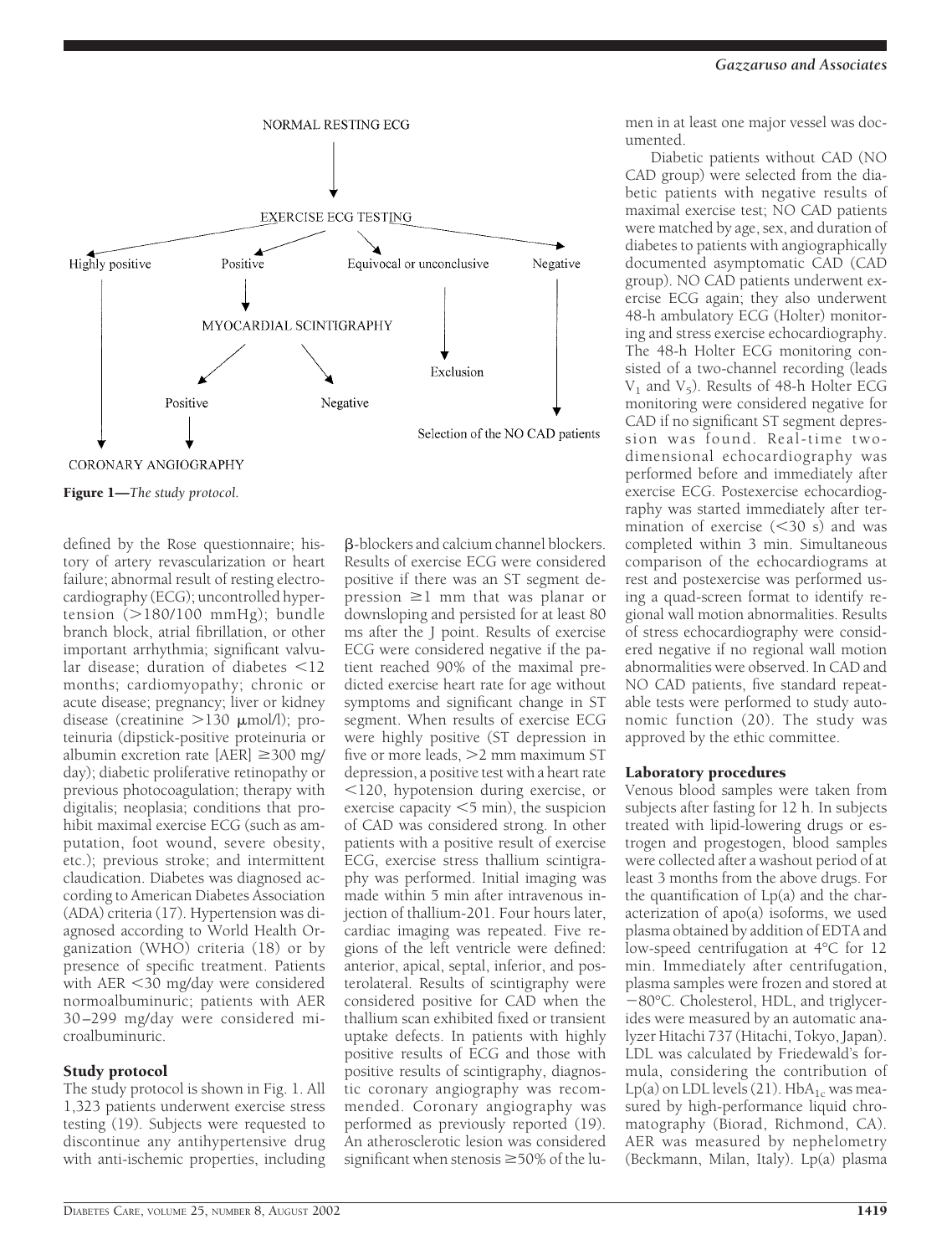concentrations were determined by a sandwich enzyme-linked immunosorbent assay method (Macra-Lp(a); SDI, Newark, DE). Apo(a) isoforms were detected by a high-resolution immunoblotting technique (13,22).

# Statistical analysis

By using ANCOVA, all data regarding lipid parameters were adjusted for sex, BMI, smoking, drug intake, and presence of hypertension, microalbuminuria, and menopause. To assess differences in cholesterol, LDL, HDL, and BMI, Student's *t* test was used. Because of the highly "skewed" distribution of Lp(a) and triglyceride levels, to compare Lp(a) and triglycerides values, Mann-Whitney *U* test was used. The Pearson  $\chi^2$  test was used for comparison of frequency. The relationship between Lp(a) levels and AER was evaluated by Pearson's correlation coefficient after log-transformation. A multiple logistic regression analysis with the presence of asymptomatic CAD as the dependent variable was performed. Odds ratios (ORs) were estimated, and the results were given as OR and 95% CI. Data were presented as means  $\pm$  SD, unless otherwise stated.  $P < 0.05$  was considered significant.

**RESULTS** — Of the 1,323 diabetic patients, results of exercise stress ECG were positive in 121 patients (9.1%). In 1,106 patients (83.6%), the results were negative. A total of 96 subjects (7.3%) exhibiting equivocal or inconclusive results were excluded from the study. In 30 patients, results of exercise ECG were highly positive. In 91 patients with positive results of exercise ECG, exercise stress thallium scintigraphy was performed. Of these 91 patients, results of scintigraphy were positive in 85. A total of 110 patients (29 subjects with highly positive results of exercise ECG and 81 with positive results of scintigraphy) gave informed consent for coronary angiography. Coronary angiography showed a significant lesion in 103 subjects (27 with highly positive results of exercise ECG and 76 with positive results of scintigraphy). Angiography showed no significant lesions in seven patients. Of 103 patients with angiographically documented asymptomatic CAD (CAD group), monovessel disease was shown in 50 subjects (48.5%), bivessel disease was shown in 35 (34.0%), and multivessel disease was shown in 18

(17.5%). A total of 103 diabetic patients without CAD (NO CAD group) were selected from the 1,106 diabetic patients with a negative results of maximal exercise ECG. NO CAD patients were matched by age, sex, and duration of diabetes to 103 CAD patients. In the NO CAD patients, results of exercise ECG, 48-h ECG Holter monitoring, and stress echocardiography were negative for CAD. Of the CAD patients, 51 (49.5%) were treated with oral agents, 26 (25.2%) were treated with insulin, 9 (8.8%) were treated with insulin and oral agents, and 17 (16.5%) were treated with diet alone. Among the NO CAD patients, 61 (59.2%) were treated with oral agents, 21 (20.4%) were treated with insulin, 8 (7.8%) were treated with insulin and oral agents, and 13 (12.6%) were treated with diet alone. No differences in diabetes treatment were found between the groups ( $\chi^2$  = 2.017;  $df = 3$ ; NS).

The characteristics of diabetic patients with and without CAD are shown in Table 1. The percentage of microalbuminuric subjects and smokers was significantly higher and HDL levels were significantly lower in the CAD group than in the NO CAD group.

# Glycemic control

Table 1 shows that  $HbA_{1c}$  did not differ between the two study groups at recruitment. HbA<sub>1c</sub> was measured quarterly. We did not find any differences in the average values of  $HbA_{1c}$  recorded in the year before the recruitment (7.4  $\pm$  1.3 vs. 7.7  $\pm$ 1.3%; NS).

# Lp(a) levels and apo(a) phenotypes

Table 1 shows that Lp(a) levels were significantly higher in the CAD group than in the NO CAD group; the percentage of subjects with  $Lp(a)$  levels  $>$ 30 mg/dl was higher in the CAD group than in the NO CAD group.

Of the 206 patients selected, we detected 26 apo(a) isoforms with an apparent molecular weight (MW) varying from 400 to 835 kDa; 107 subjects (52.0%) showed two electrophoretic bands, and 98 (47.6%) showed only one electrophoretic band. One patient (0.4%) in the NO CAD group had the so-called "null phenotype" (no band detectable by electrophoresis). This subject had a Lp(a) plasma concentration of 0 mg/dl. The cutoff between 640 and 655 kDa was used to divide apo(a) isoforms of low and high MW (13,16).

Table 1 shows that the percentage of subjects with at least one apo(a) isoform of low MW was significantly higher in the CAD group than in the NO CAD group.

No significant correlation between Lp(a) levels and AER was found in the CAD group ( $r = 0.027$ ;  $P = 0.393$ ) or in the NO CAD group  $(r = 0.017; P =$ 0.433).

# Multivariate analysis

A multiple logistic regression analysis was performed with presence/absence of asymptomatic CAD as the dependent variable and the following as predictive variables: hypertension, family history of CAD, smoking, microalbuminuria,  $HbA<sub>1c</sub>$ , BMI, Lp(a), cholesterol, triglycerides, LDL, and HDL. Analysis showed that microalbuminuria (OR 5.37, 95% CI  $2.58 - 11.20$ ;  $P = 0.000$ ), smoking (2.67, 1.37–5.21;  $P = 0.004$ ), and high Lp(a) levels (30 mg/dl) (2.41, 1.15–5.03; *P* 0.019) were significant predictors of asymptomatic CAD in diabetic patients. When apo(a) phenotypes (presence of at least one isoform of low MW or presence of only isoforms of high MW) were added to the list of potential predictors, the analysis showed that apo(a) polymorphism  $(8.13, 3.65 - 21.23; P = 0.000)$ , microalbuminuria (5.38, 2.44–11.88; *P* 0.000), and smoking (2.72, 1.31–5.64;  $P = 0.007$ ) were independent predictors of asymptomatic CAD in type 2 diabetes. Lp(a) levels did not enter the model.

Sensitivity, specificity, and positive or negative predictive values have been calculated for Lp(a) (sensitivity 33.9%, specificity 81.6%, positive predictive value 64.8%, negative predictive value 55.3%), apo(a) polymorphism (sensitivity 68.9%, specificity 70.8%, positive predictive value 70.3%, negative predictive value 69.5%), microalbuminuria (sensitivity 44.7%, specificity 86.4%, positive predictive value 76.7%, negative predictive value 60.9%), and smoking (sensitivity 46.6%, specificity 76.6%, positive predictive value 66.6%, negative predictive value 58.9%).

## Risk factors in nonsmokers and normoalbuminuric patients

Table 2 shows risk factors in subgroups of nonsmokers and normoalbuminuric subjects with and without CAD. In both subgroups, Lp(a) levels in nonsmokers (OR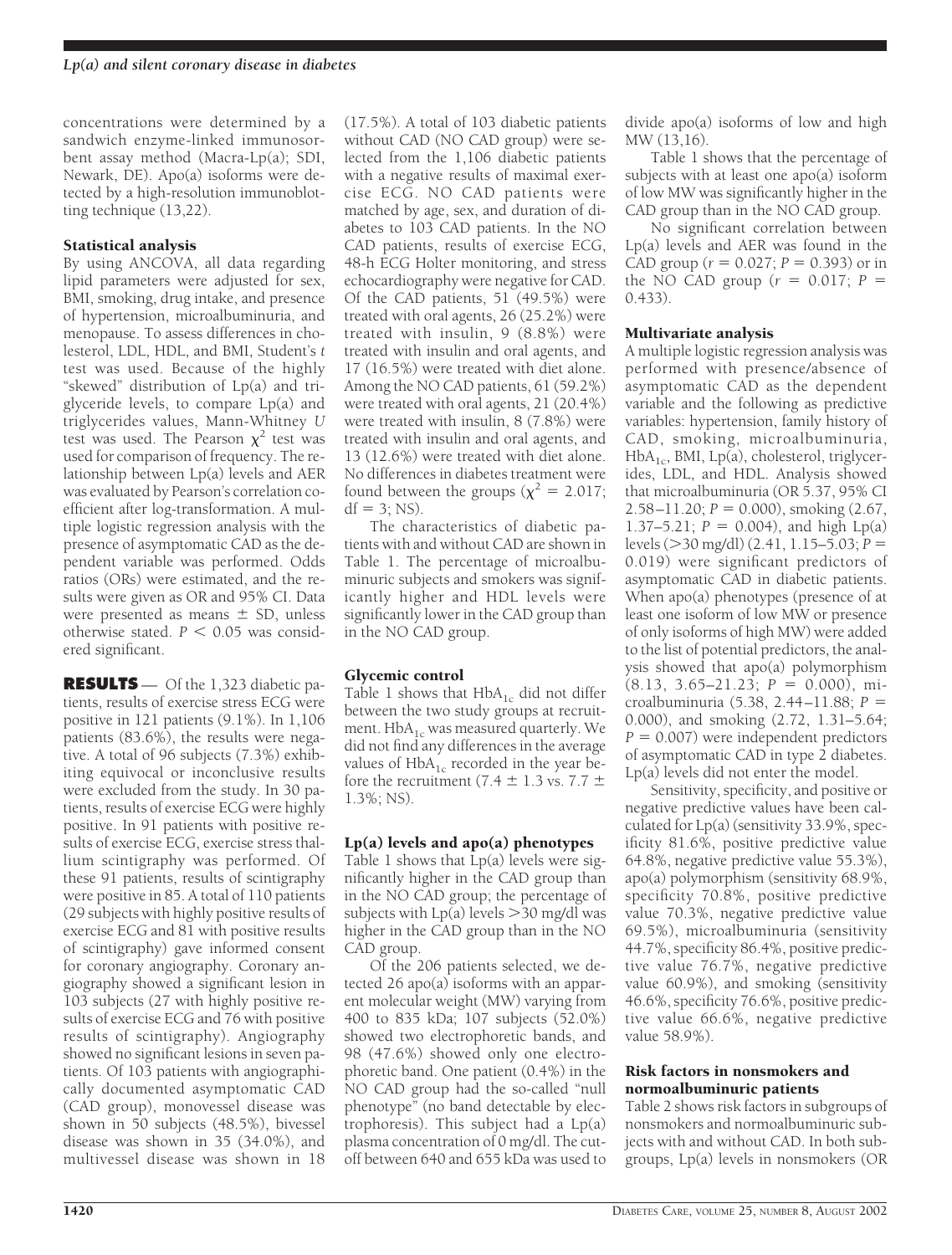# **Table 1—***Characteristics of diabetic patients with asymptomatic CAD and without CAD*

|                                                  | CAD             | NO CAD          | $\boldsymbol{P}$ |
|--------------------------------------------------|-----------------|-----------------|------------------|
| $\overline{N}$                                   | 103             | 103             |                  |
| Sex (male/female)                                | 84/19           | 84/19           | 1.000            |
| Age (years)                                      | $59.4 \pm 6.3$  | $59.2 \pm 6.9$  | 0.9785           |
| Duration of diabetes (years)                     | $6.6 \pm 5.2$   | $6.7 \pm 5.5$   | 0.9581           |
| BMI $\frac{\text{kg}}{\text{m}^2}$               | $26.6 \pm 3.3$  | $25.9 \pm 3.8$  | 0.1761           |
| $HbA_{1c}$ (%)                                   | $7.5 \pm 1.2$   | $7.3 \pm 1.4$   | 0.4853           |
| Cholesterol (mmol/l)                             | $5.6 \pm 0.9$   | $5.4 \pm 0.9$   | 0.0668           |
| LDL (mmol/l)                                     | $2.8 \pm 0.8$   | $2.7 \pm 0.9$   | 0.2369           |
| $HDL$ (mmol/l)                                   | $1.1 \pm 0.2$   | $1.2 \pm 0.2$   | 0.0026           |
| Triglycerides (mmol/l)                           | $1.8 \pm 0.6$   | $1.7 \pm 0.6$   | 0.2167           |
| Microalbuminuria (%)                             | 44.7            | 13.6            | 0.0000           |
| AER (mg/day)                                     |                 |                 |                  |
| Mean                                             | $52.6 \pm 62.5$ | $32.3 \pm 51.7$ |                  |
| Median                                           | 25.0            | 15.0            | 0.0010           |
| Range                                            | $4.0 - 291.0$   | $3.0 - 269.0$   |                  |
| Smokers (%)                                      | 46.6            | 23.3            | 0.0005           |
| History of CAD (%)                               | 39.8            | 28.2            | 0.0775           |
| Hypertension (%)                                 | 45.6            | 56.3            | 0.1256           |
| Autonomic neuropathy (%)                         | 8.7             | 5.3             | 0.4212           |
| Lp(a) levels (mg/dl)                             |                 |                 |                  |
| Mean                                             | $21.7 \pm 17.7$ | $15.2 \pm 19.0$ |                  |
| Median                                           | 18.0            | 7.0             | 0.0093           |
| Range                                            | $0.5 - 62$      | $0 - 96.0$      |                  |
| Subjects with $Lp(a)$ levels $>$ 30 mg/dl (%)    | 34.0%           | 18.4%           | 0.0113           |
| Subjects with at least one isoform of low MW (%) | 68.9            | 29.1            |                  |
| Subjects with two isoforms of low MW (%)         | 10.7            | 1.0             |                  |
| Subjects with one isoform of low MW (%)          | 58.2            | 28.1            | 0.0000           |
| Subjects with only isoforms of high MW (%)       | 31.1            | 70.9            |                  |

Data are means  $\pm$  SD unless otherwise indicated.

5.47, 95% CI 1.84 $-16.21$ ;  $P = 0.002$ ) and normoalbuminuric patients (3.60, 1.47–8.77;  $P = 0.005$ ) and apo(a) phenotypes in nonsmokers (17.13, 5.19–  $56.48; P = 0.000$  and normoalbuminuric patients (8.12, 2.98–22.12; *P* 0.000) remained strongly and independently associated with silent CAD. Other independent predictors were microalbuminuria  $(7.76, 2.25 - 25.55; P = 0.001)$  in nonsmokers and smoking (2.20, 1.00– 4.81;  $P = 0.047$ ) in normoalbuminuric patients.

**CONCLUSIONS** — In diabetic patients with complications, a noninvasive screening for CAD is currently recommended (8). On the contrary, in patients without complications, it is very difficult to identify subjects for screening. Screening for CAD is also recommended when two or more cardiovascular risk factors are present; nevertheless, this recommendation does not address the potential impact of some powerful risk factors,

including Lp(a), when data are not available (8).

With this in mind, we have evaluated a large group of type 2 diabetic patients without any clinical and electrocardiographic evidence of CAD to find subjects with asymptomatic CAD. Patients with clinical conditions often associated with asymptomatic CAD were excluded. Therefore, we have selected a diabetic population at relatively low risk of silent CAD. In this group, some cardiovascular risk factors, including Lp(a) and its polymorphism, were tested as potential predictors of silent CAD.

## Methodological considerations

Nesto reported that a positive result of a noninvasive test carried a relatively low positive predictive value for significant CAD on angiography (7). For this reason, we have performed statistical analysis only on subjects with angiographically documented CAD.

Noninvasive tests currently used for

screening diabetic patients for CAD are able to identify only subjects with myocardial ischemia due to significant coronary stenosis, but they cannot exclude nonocclusive CAD. We aimed to find predictors of silent CAD that can be detected by the noninvasive tests currently recommended. In the NO CAD group, the presence of myocardial ischemia was excluded by three noninvasive tests. Therefore, the parameters independently associated with silent CAD in our survey should be helpful to discriminate patients with apparently uncomplicated diabetes for further screening with tests currently used. It is interesting to note that significant differences in  $Lp(a)$  levels and  $apo(a)$ phenotypes between diabetic patients with significant angiographic CAD and a subgroup of diabetic patients with absence of angiographic coronary lesions have been shown (16). Therefore, one might hypothesize that the possible presence of some diabetic patients with nonocclusive CAD in our control group may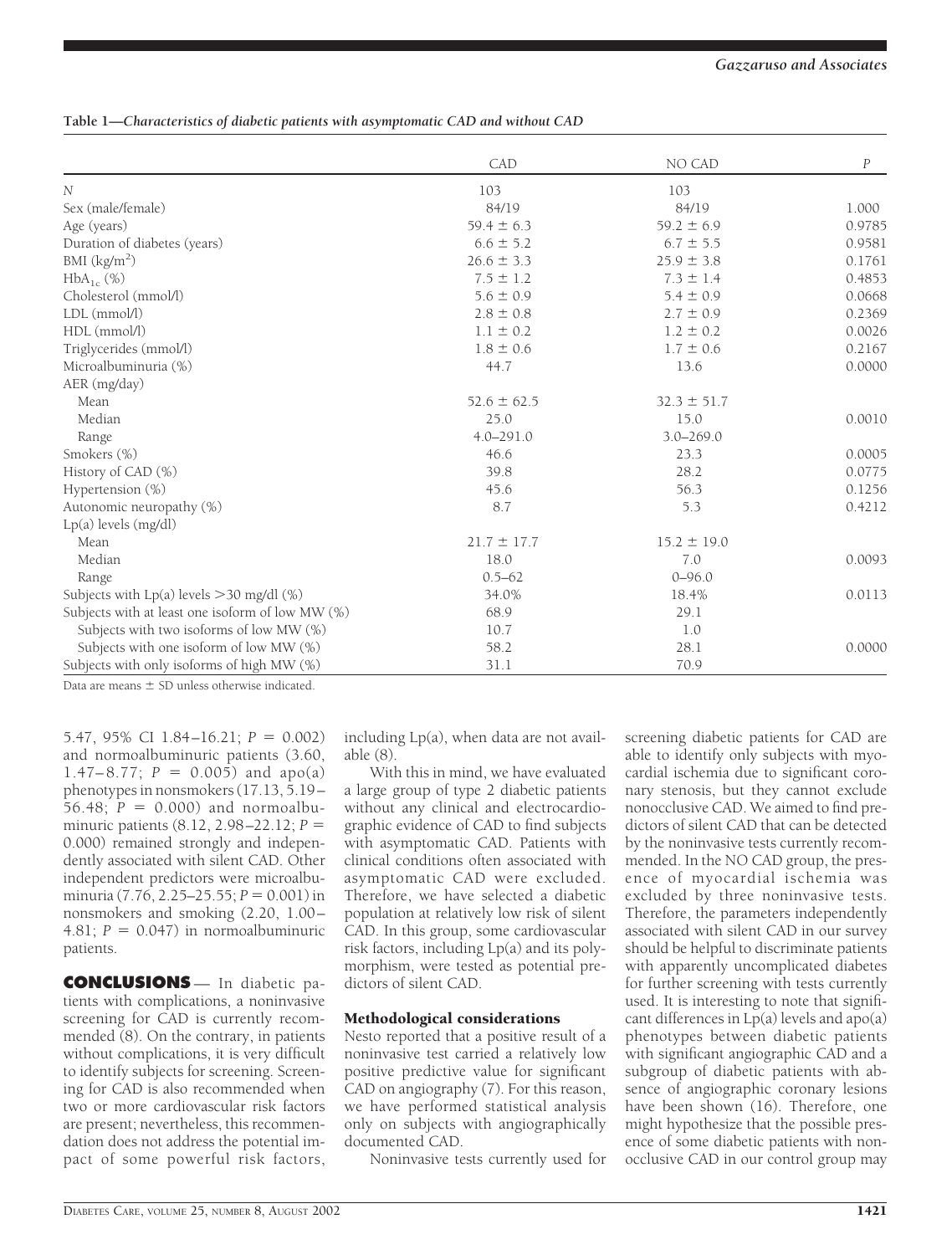|  | Table 2-Clinical features of nonsmokers and normoalbuminuric patients with and without CAD |  |
|--|--------------------------------------------------------------------------------------------|--|
|  |                                                                                            |  |

|                                                              | Nonsmokers      |                 |          | Normoalbuminuric patients |                 |                  |
|--------------------------------------------------------------|-----------------|-----------------|----------|---------------------------|-----------------|------------------|
|                                                              | CAD             | NO CAD          | $\cal P$ | CAD                       | NO CAD          | $\boldsymbol{P}$ |
| $\overline{N}$                                               | 55              | 79              |          | 57                        | 89              |                  |
| Sex (male/female)                                            | 39/16           | 62/17           | 0.4255   | 43/14                     | 73/16           | 0.4529           |
| Age (years)                                                  | $60.0 \pm 5.7$  | $59.3 \pm 7.0$  | 0.3323   | $60.1 \pm 6.4$            | $59.6 \pm 6.8$  | 0.4446           |
| Duration of diabetes (years)                                 | $6.6 \pm 4.8$   | $6.5 \pm 5.3$   | 0.8751   | $5.9 \pm 4.8$             | $6.8 \pm 5.4$   | 0.8157           |
| BMI $(kg/m2)$                                                | $26.3 \pm 3.5$  | $25.6 \pm 3.9$  | 0.1738   | $26.3 \pm 3.3$            | $26.0 \pm 3.7$  | 0.8697           |
| $HbA1c$ $(\%)$                                               | $7.4 \pm 1.6$   | $7.3 \pm 1.4$   | 0.4932   | $7.2 \pm 1.2$             | $7.2 \pm 1.5$   | 0.8328           |
| Cholesterol (mmol/l)                                         | $5.6 \pm 0.9$   | $5.4 \pm 0.9$   | 0.0948   | $5.6 \pm 0.9$             | $5.5 \pm 1.0$   | 0.7584           |
| $LDL$ ( $mmol/l$ )                                           | $2.9 \pm 0.9$   | $2.7 \pm 1.0$   | 0.0726   | $2.7 \pm 0.8$             | $2.8 \pm 0.9$   | 0.6286           |
| HDL (mmol/l)                                                 | $1.2 \pm 0.3$   | $1.2 \pm 0.2$   | 0.1407   | $1.2 \pm 0.3$             | $1.2 \pm 0.2$   | 0.4785           |
| Triglycerides (mmol/l)                                       | $1.7 \pm 0.7$   | $1.7 \pm 0.7$   | 0.4165   | $1.8 \pm 0.7$             | $1.7 \pm 0.6$   | 0.4281           |
| Microabuminuria (%)                                          | 41.8            | 12.6            | 0.0003   | $\mathcal{O}$             | $\mathcal{O}$   |                  |
| AER (mg/day)                                                 |                 |                 |          |                           |                 |                  |
| Mean                                                         | $55.6 \pm 66.3$ | $32.5 \pm 54.8$ |          | $14.6 \pm 7.0$            | $14.9 \pm 7.3$  |                  |
| Median                                                       | 26.0            | 14.0            | 0.0119   | 12.0                      | 14.0            | 0.7561           |
| Range                                                        | $4.0 - 291.0$   | $3.0 - 269.0$   |          | $4.0 - 28.0$              | $3.0 - 28.0$    |                  |
| Smokers (%)                                                  | $\Omega$        | $\Omega$        |          | 43.8                      | 22.4            | 0.0109           |
| History of CAD (%)                                           | 41.8            | 24.0            | 0.0464   | 38.6                      | 24.7            | 0.1101           |
| Hypertension (%)                                             | 45.4            | 55.7            | 0.3216   | 54.3                      | 52.8            | 0.9870           |
| Autonomic neuropathy (%)                                     | 12.7            | 6.3             | 0.2020   | 7.0                       | 6.7             | 0.9487           |
| Lp(a) levels (mg/dl)                                         |                 |                 |          |                           |                 |                  |
| Mean                                                         | $24.0 \pm 18.8$ | $14.2 \pm 19.0$ |          | $24.0 \pm 18.9$           | $14.5 \pm 18.7$ |                  |
| Median                                                       | 20.5            | 7.0             | 0.0096   | 20.0                      | 7               | 0.0399           |
| Range                                                        | $0.5 - 62$      | $0 - 96$        |          | $0.5 - 62$                | $0 - 96$        |                  |
| Subjects with $Lp(a)$ levels $>$ 30 mg/dl<br>(% )            | 40.0            | 13.9            | 0.0012   | 40.3                      | 16.3            | 0.0017           |
| Subjects with at least one apo(a) isoform<br>of low MW $(%)$ | 76.3            | 22.7            | 0.0000   | 73.6                      | 28.0            | 0.0000           |

Data are means  $\pm$  SD unless otherwise indicated.

have even diluted the potential impact of Lp(a) and apo(a) polymorphism in predicting silent CAD. However, further studies should confirm our data.

Nonocclusive CAD represents an important clinical problem because it may be very dangerous (16). Nevertheless, it is very difficult to identify nonocclusive CAD in clinical practice. An interesting new approach to find subclinical nonocclusive CAD seems to be represented by electron beam computed tomography (EBCT), which may allow the identification of patients with coronary calcification (23). The weight of evidence for a powerful association of EBCT with increased risk of CAD events has been rapidly accumulating, although clinical relevance of calcified plaque as seen by EBCT is not universally accepted (23). Indeed, EBCT is not currently recommended for screening diabetic patients for CAD (8). However, EBCT may contribute to better clarify the association of Lp(a) with nonocclusive CAD. An association between Lp(a) levels and coronary calcification has been found in nondiabetic subjects (23). It is of interest to also investigate the role of apo(a) polymorphism. Moreover, further studies should clarify the possible association of both Lp(a) and apo(a) polymorphism with coronary calcification in diabetic patients.

Koistinen (24) found that asymptomatic CAD is associated with the duration of diabetes. So, when data are analyzed, duration of diabetes might represent a confounding factor. Therefore, to avoid this confounding factor, the NO CAD group was matched by duration of diabetes to the CAD group.

Another methodological problem is represented by the lack of standardization of the methods for Lp(a) measurement. Lp(a) assays may be differently affected by apo(a) size heterogeneity, because available commercial assays may underestimate  $Lp(a)$  levels for smaller apo $(a)$ isoforms and overestimate Lp(a) levels for larger apo(a) isoforms  $(25)$ . Therefore, there may be some difficulties both in establishing the exact predictive power of Lp(a) levels and in comparing different studies.

# Lp(a) levels, apo(a) polymorphism, and silent CAD

Our study reports the first evidence of an independent association of Lp(a) levels and apo(a) polymorphism with the presence of angiographically documented asymptomatic CAD in diabetic patients. When apo(a) polymorphism was not included in the list of potential predictors, Lp(a) was an independent predictor of asymptomatic CAD. When apo(a) polymorphism was added to the list, Lp(a) levels did not enter into the model, because Lp(a) level is strongly dependent on apo(a) polymorphism (13). This suggests that apo(a) polymorphism may have a predictive value that is higher than that of  $Lp(a)$  levels, as also indicated by estimation of ORs. This finding confirms previous studies and indicates that apo(a)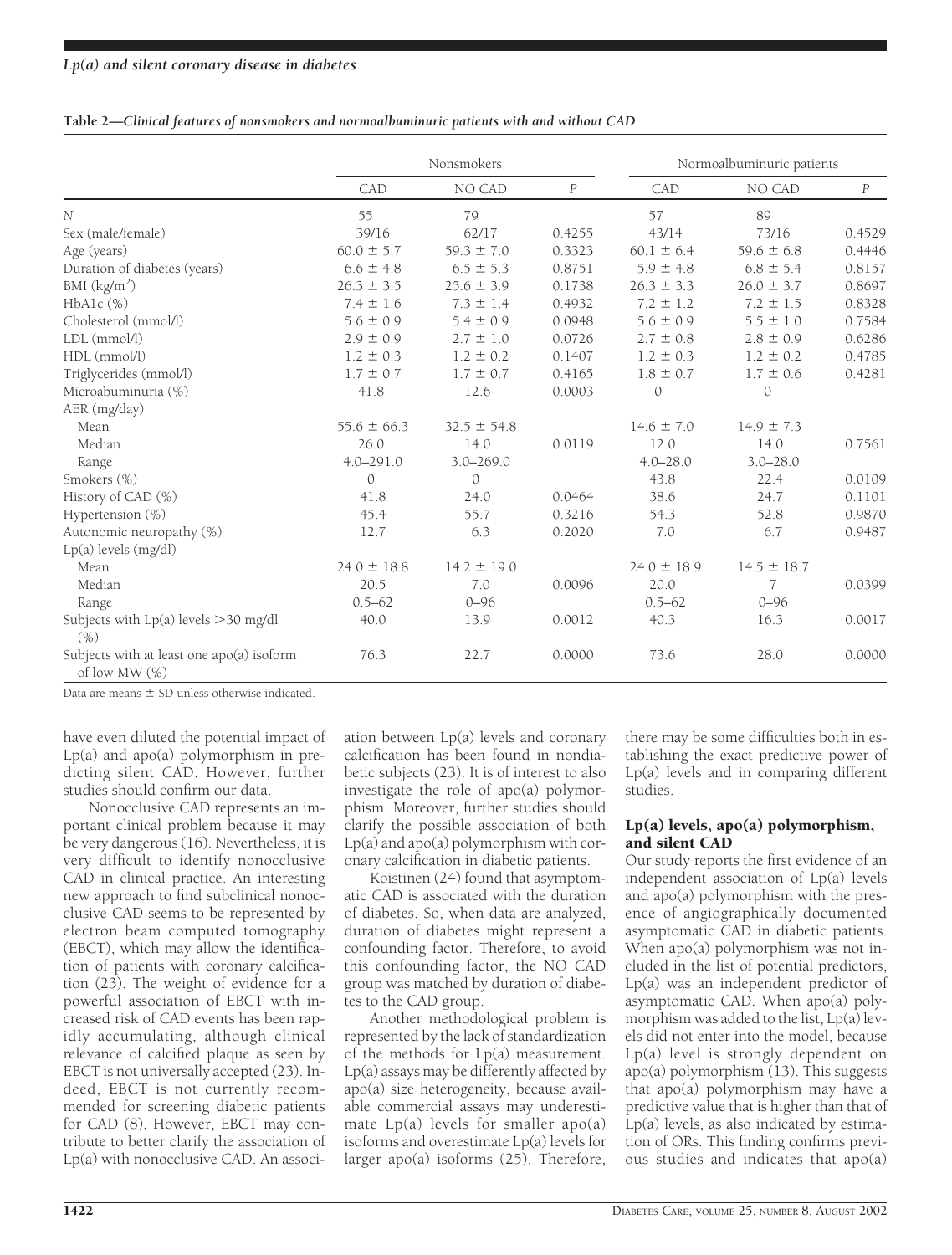polymorphism could add incremental information on the cardiovascular risk linked to the apo(a) gene  $(10-14)$ .

Although the role of  $Lp(a)$  and  $apo(a)$ polymorphism in the development of CAD in patients with type 2 diabetes has not been fully elucidated (15,16), Lp(a) levels and apo(a) phenotypes are powerful risk factors for coronary atherosclerosis in the general population  $(9-14)$ . Therefore, diabetic patients with silent CAD also may have a prevalence of high  $Lp(a)$  levels and apo(a) phenotypes of low MW that is higher than that in diabetic patients without CAD. Therefore, if our data are confirmed by larger studies, apo(a) phenotypes could be used together with Lp(a) levels as powerful markers of asymptomatic CAD in patients with diabetes. In particular, our data suggest that the evaluation of both Lp(a) levels and apo(a) polymorphism provides a more complete characterization of the risk for silent CAD linked to the apo(a) gene than the evaluation of  $Lp(a)$  levels alone.  $Lp(a)$ levels are considerably easier to test on a large scale than apo(a) size and, particularly among Caucasians, small apo(a) size correlates well with high Lp(a) levels; therefore, Lp(a) levels should be measured in all patients with diabetes. However, as previously suggested (13), apo(a) polymorphism should be analyzed at least in patients with Lp(a) levels near the cutoff (10–30 mg/dl) and when conditions modifying Lp(a) levels are present.

## Other cardiovascular risk factors and silent CAD

Our data confirm previous investigations that reported microalbuminuria as an independent predictor of silent CAD in both type 1 and type 2 diabetes (26,27). In our survey, smoking also seems to be an independent discriminator of asymptomatic CAD. Some studies found that microalbuminuria could increase Lp(a) levels (15), although in our survey, no significant correlation between Lp(a) levels and AER was found. It is unclear whether smoking can affect Lp(a) levels (28). The effects of environmental factors on Lp(a) levels could cause two consequences: *1*) the risk linked to circulating Lp(a) might be modified; and *2*) Lp(a) levels could not reliably express the genetic risk linked to apo(a) gene. Nevertheless, even when conditions modifying Lp(a) levels are present, apo(a) polymorphism remains a reliable marker of the genetic risk linked

to apo(a) gene, because apo(a) isoforms usually are not modified by environmental factors. Nevertheless, Rainwater et al. (29) demonstrated that patients with type 2 diabetes have larger apo(a) size than nondiabetic subjects and their matched nondiabetic relatives. Therefore, in diabetic patients, environmental factors could influence apo(a) isoform size by the general process of nonenzymatic glycation of plasma proteins (29). The modification of the apo(a) isoform size due to hyperglycemia may also explain why apo(a) polymorphism seems to have a lower predictive value for CAD in diabetic subjects than in nondiabetic subjects (16). However, in the present study, there is no bias due to a different glycation of apo(a) isoforms between CAD and NO CAD patients; indeed, the two study groups are matched by diabetes duration and do not show any differences in glycemic control at recruitment and in the year before the recruitment. Therefore, in diabetic patients, the association between apo(a) polymorphism and silent CAD is likely. However, other studies should clarify whether in diabetics apo(a) genotypes show a greater predictive value than apo(a) phenotypes. Another interesting finding of our study is that Lp(a) levels and apo(a) polymorphism are able to discriminate diabetes with silent CAD also in nonsmokers and normoalbuminuric patients. No independent associations between lipids and asymptomatic CAD were found; this finding confirms some previous studies (3,24,30). In the Milan Study on Atherosclerosis and Diabetes (MiSAD) study, an independent association between cholesterol and silent myocardial ischemia was found in men (4). However, in our survey, the CAD group showed HDL levels significantly lower than the NO CAD group in univariate analysis; cholesterol was higher in the CAD group, but the difference was not statistically significant. On the contrary, the role of autonomic neuropathy as predictor of silent CAD remains unclear (8,31). Indeed, although some studies documented that autonomic neuropathy involving the cardiac system may be the cause of silent CAD in diabetic patients, others did not (31). In our survey, a significant association between impairment of autonomic function and angiographically documented asymptomatic CAD was not found.

It is well known that no cardiovascu-

lar risk factor alone is able to identify patients to screen for CAD among those with uncomplicated diabetes (8). This seems to also be true for  $Lp(a)$  and apo $(a)$  polymorphism, as suggested by their sensitivity and specificity. Therefore, to better estimate the global risk of silent CAD, Lp(a) and apo(a) polymorphism should be used together with other risk factors.

# Clinical implications

The early identification of diabetic patients with silent CAD is very important. Indeed, in these individuals, a significant reduction of mortality and morbidity for cardiovascular diseases can be obtained by the implementation of preventive programs, initiation of treatment with antiischemic medications, and early identification of the patient for whom revascularization is appropriate (8). The present investigation suggests that Lp(a) and apo(a) polymorphism could contribute effectively to the identification of diabetic patients with silent CAD. Therefore, if our findings are confirmed by other studies, Lp(a) levels and apo(a) polymorphism should be added to the list of cardiovascular risk factors that warrant a noninvasive screening for CAD in diabetic patients.

**Acknowledgments**— This work was supported by a grant from MURST Rome, IRCCS Fondazione Maugeri Pavia, and IRCCS Policlinico San Matteo Pavia.

#### **References**

- 1. Stamler J, Vaccaro O, Neaton JD, Wentworth D: Diabetes, other risk factors, and 12-yr cardiovascular mortality for men screened in the Multiple Risk Factor Interventation Trial. *Diabetes Care* 16:434– 444, 1993
- 2. Koistinen MJ: Prevalence of asymptomatic myocardial ischaemia in diabetic subjects. *BMJ* 301:92–95, 1990
- 3. Naka M, Hiramatsu K, Aizawa T, Momose A, Yoshozawa K, Shigematsu S, Ishihara F, Niwa A, Yamada T: Silent myocardial ischemia in patients with non-insulin dependent diabetes mellitus as adjusted by treadmill exercise testing and coronary angiography. *Am Heart J* 123:46–53, 1992
- 4. Milan Study on Atherosclerosis and Diabetes (MiSAD) Group: Prevalence of unrecognized silent myocardial ischemia and its association with atherosclerotic risk factors in non-insulin dependent diabetes mellitus. *Am J Cardiol* 79:134–139,